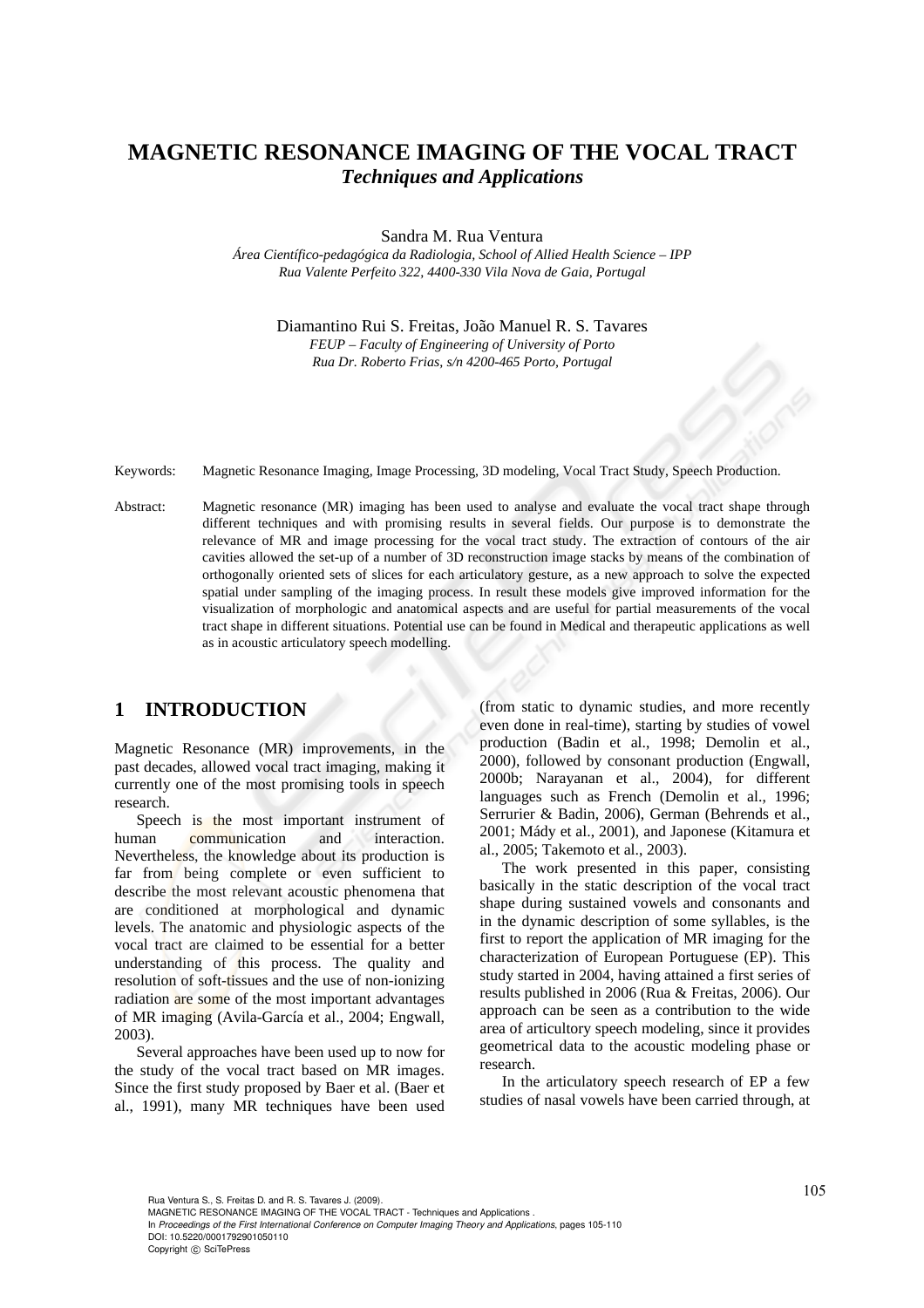the acoustic production and perceptual levels based on acoustic analysis and electromagnetic articulography (Teixeira et al., 2001, 2002, 2003). More recently, another MR study of EP presents some results relative to oral and nasal vowels exploring contours extraction from 2D images, articulatory measures and area functions (Martins et al., 2008).

In former studies, vocal tract modelling has been limited to the midsagittal plane (Engwall, 2000a; Takemoto et al., 2003), but improvement of MR imaging equipment system capabilities allowed the expansion into this domain of research and made it possible to obtain three-dimensional (3D) modelling (Badin & Serrurier, 2006). The more realistic models of the vocal tract shape that nowadays are possible to obtain, are hugely needed in the research towards improved speech synthesis algorithms and more efficient speech rehabilitation.

The main purpose of this paper is to present some 3D models of the vocal tract based on MR data of some relevant sustained articulations of EP in a static study. From the point of view of image processing, a new approach for 3D modelling by means of the combination of orthogonal stacks, to describe the vocal tract shape in different articulatory positions is presented. We also demonstrate an MR technique to capture useful image sequences during speech (dynamic study). In addition, some preliminary results of this dynamic study are presented.

The remaining of this paper is organized in four sections. The next section is dedicated to the methods and describes the equipment, corpus and subjects, as well as the procedures used for the speech study, namely for morphologic and dynamic imaging of the vocal tract. The results are presented in following section, through the exhibition of some three-dimensional models built of the vocal tract and an image sequence obtained during speech. Finally the conclusions of the work described are presented.

# **2 METHODS**

This study was performed in two phases: 1) exploration of MR techniques applied to the vocal tract imaging; 2) the use of image processing techniques that can aid the analysis of vocal tract.

## **2.1 Equipment, Corpus and Subjects**

An MR Siemens Magneton Symphony 1.5T system and a head array coil were used, with subjects in supine position. The image data were acquired from two subjects (one male and one female) for the static study, and from four subjects for the dynamic study, all without any speech disorder.

The corpus of the static study consisted in twenty five sounds of European Portuguese: oral and nasal vowels, and consonants. For the dynamic study, the subjects produced several repetitions of sequences of three consonant-vowel syllables (/tu/, /ma/, /pa/) during the acquisition.

Because of the MR acoustic noise produced during image acquisitions, the acoustic recording of the produced speech was not yet possible.

### **2.2 Techniques**

According the safety procedures for MR, subjects was previously informed about the exam and instructed about the procedures during the acquisitions. A consent informed was obtained from each subject involved.

Furthermore, the training of the subjects was performed to ensure the proper production of the intended sounds for the static study, and to achieve good speech-acquisition synchronization for the dynamic one.

#### **2.2.1 Static Study**

A set of MR WT1-images using Turbo Spin-Echo (TSE) sequences was acquired in sagittal and coronal orientations. The subjects sustained the articulation during 9 seconds for the acquisition of three sagittal slices and 9.9 seconds for the four coronal slices. The acquisition time was a compromise between image resolution and the duration of the sustained articulation allowed by the subject.

Initially, a single midsagittal T1-weighted image was acquired with subjects instructed to rest with mouth close and the tongue in full contact with the teeth. This reference image was used for teeth space identification and contour extraction (Figure 1).



Figure 1: Midsagittal reference image for teeth identification and contours extraction.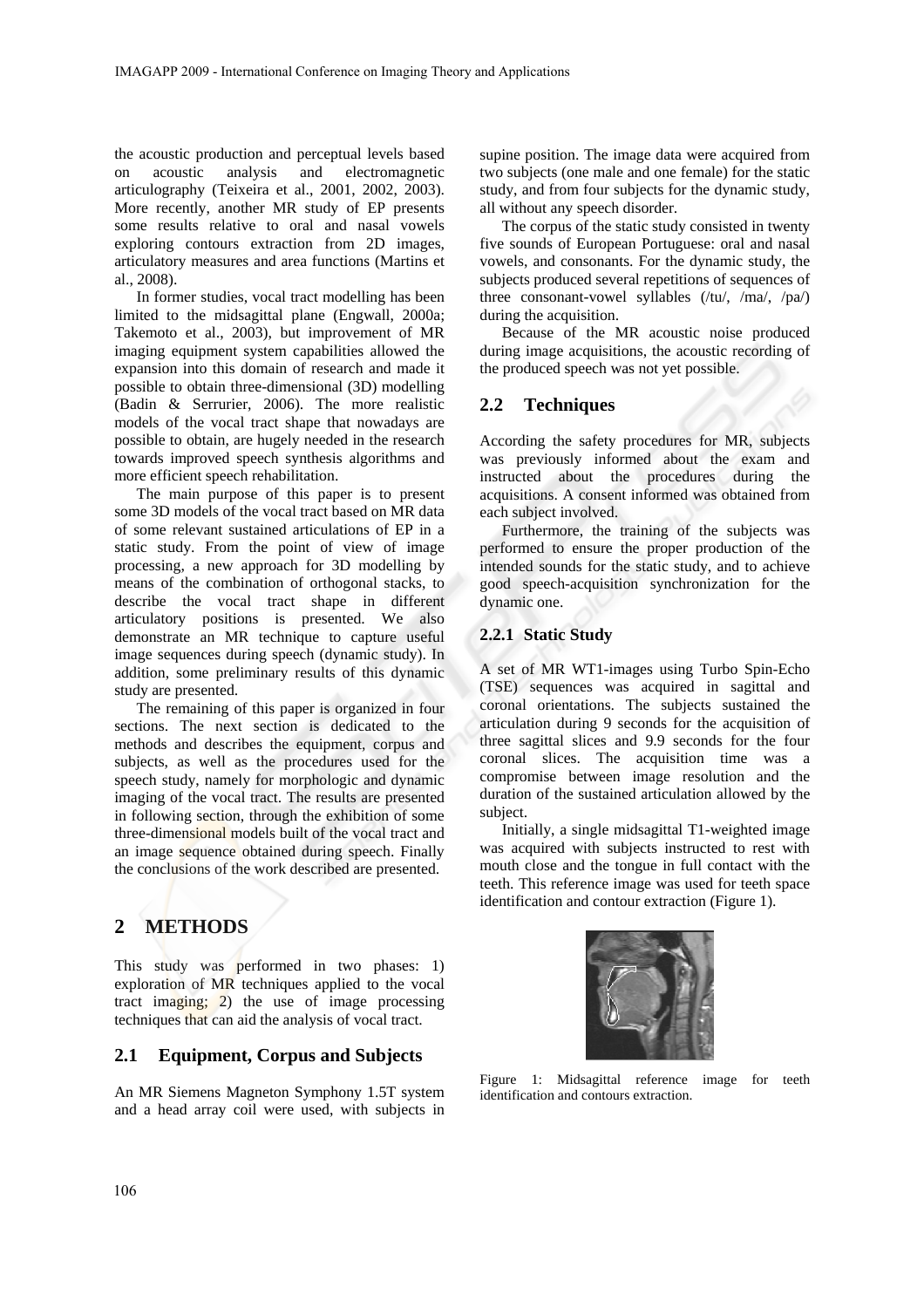The used protocol set includes the parameters shown in Table 1.

| Sagittal slices                | Coronal slices               |
|--------------------------------|------------------------------|
| $TR = 443$ ms                  | $TR = 470$ ms                |
| $TE = 17$ ms                   | $TE = 15$ ms                 |
| $ETL = 7$                      | $ETL = 7$                    |
| $SNR = 1$                      | $SNR = 1.03$                 |
| 3 mm thickness                 | 6 mm thickness and 10 mm gap |
| Three slices                   | Four slices                  |
| Matrix size 128 x 128          |                              |
| Resolution = $0.853$ px/mm     |                              |
| Field of View $(FOV) = 150$ mm |                              |

Table 1: MR protocol for vocal tract imaging.

#### **2.2.2 Dynamic Study**

The dynamic study was performed following the same principle of MR cardiac analysis, with the modification of a FLASH-2D sequence using the patient's heart beat as a trigger signal, a 300 mm field of view and the acquisition parameters:  $TR =$ 60 ms and TE  $= 4.4$  ms. The subjects tried to synchronize the utterance of the syllables to their own cardiac rhythm by means of the acoustic monitoring of their own simple electrocardiogram (ECG) through a synchronous sound emission conveyed to the subject by an earphone.

Each set of images from a single-slice (midsagittal) of 6 mm thickness was collected during 12 to 22 seconds. For each sequence, a variable number of images (4-6 images) were acquired with a regularly increasing shift in synchrony from the start of the cardiac cycle (Figure 2).



Figure 2: Diagram of the dynamic MR acquisition based on ECG monitoring and synchronization.

The RR interval is the time duration between two consecutive R waves (in ECG graph), and it is usually the reference interval for programming the slice acquisitions. It should be noted that depicted the images were acquired in a single cardiac cycle for the sake of representation, this is an undersampling method, assuming that the phenomenon is stationary, which is quite good in cardiac analysis but no so in repeated speech production. In fact, the images were collected distributed along the time with a period as short as possible, but always longer than a cardiac cycle due to machine limitations.

#### **2.2.3 Image Processing and Analysis**

Few segmentation methods have been described in speech studies for vocal tract contours extraction from MR images. Briefly, those methods are based on manual edition of curves, such as Bézier curves, and threshold binarizations (Badin et al., 2000; Engwall, 2004; Soquet et al., 2002). Soquet et al. (1998) compared different approaches on the same data in order to assess the accuracy of some manual segmentation methods, and concluded that the methods considered give comparable results and that the threshold method is the one that presents lower dispersion.

Here, image analysis and 3D model reconstruction were accomplished in two stages:

- Image segmentation using the S*egmenting Assistant*, a 3D editing plug-in of *Image J* the image processing software developed by the National Institute of Health and subsequent 3D reconstruction;
- Graphic representation and combination of orthogonal stacks using the *Blender* software for 3D graphics creation.

The histogram-derived *threshold* technique was chosen for the segmentation of the airway from the surrounding tissues. The extraction of the contours of the vocal tract was then obtained by the following sequence of procedures:

(a) Identification and closure of the vocal tract area of interest, mandatory closure of the mouth, larynx, vertebral column and velum, through the manual superimposition of opaque objects;

(b) Manual overlapping of teeth image (done only on the sagittal stacks), after extraction of the teeth contours from the initially acquired sagittal anatomic reference image;

(c) Extraction of the contours of the vocal tract, for each image of 2D slices using the *Image J* semiautomatic *threshold* technique.

The Figure 3 depicts the image segmentation procedure used in sagittal and coronal slices during a sustained nasal vowel. The closure of the vocal tract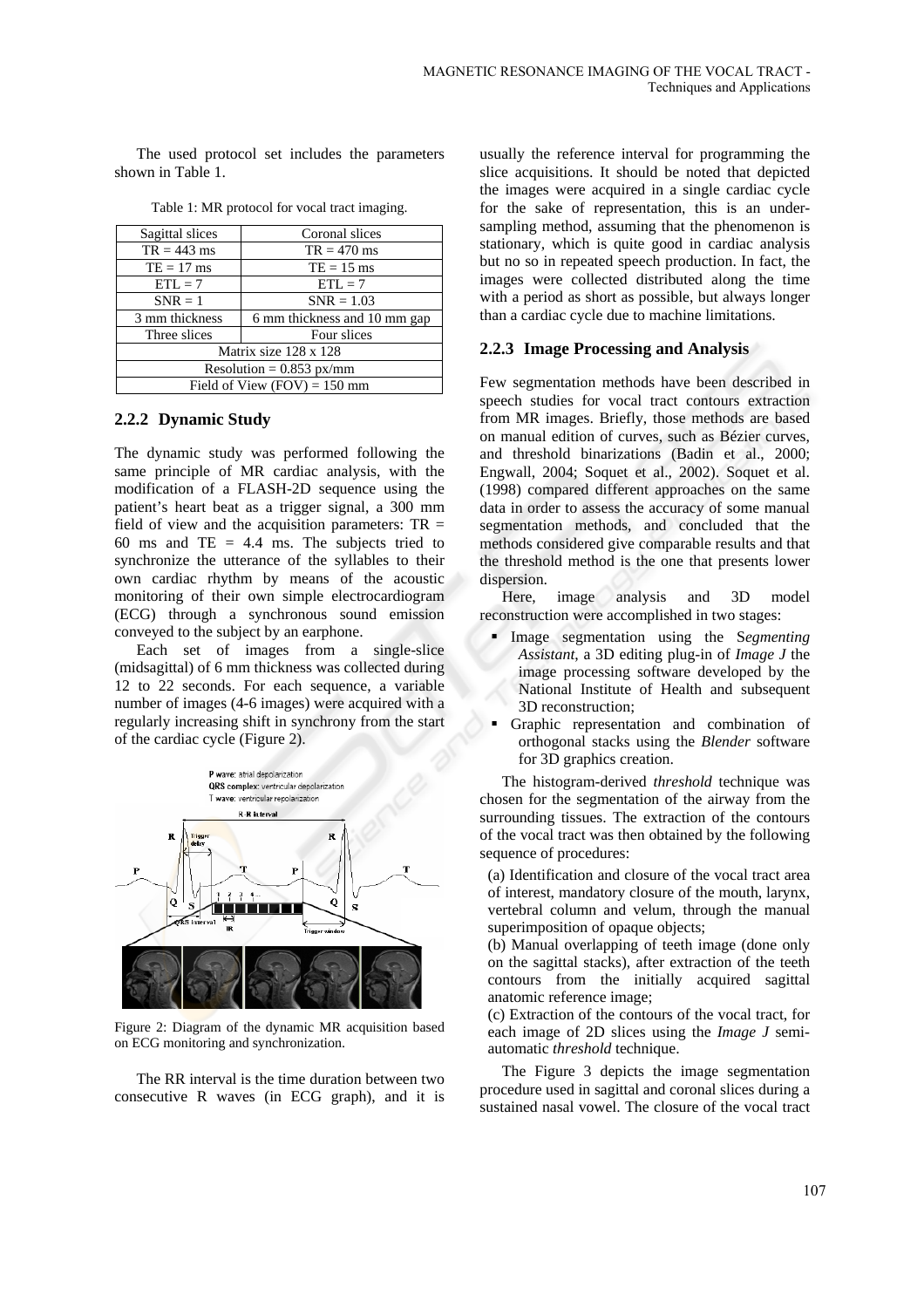area was necessary to avoid contours to "escape" and complicate the segmentation task.



Figure 3: Contours extraction from sagittal (right) and coronal (left) slices after closure of the vocal tract area and manual overlapping of teeth.

The contour extraction process resulted in a total of 175 planar contours (maximally 7 contours for each sound).

Outlines were subsequently used to generate a 3D surface, after importing the contours in *.shapes* format, into the *Blender* software.

For each articulatory position, the next phase was the combination of sagittal and coronal outlines (2D curves). To make this possible, it was required that the outlines be well aligned – this process is usually known as image registration. In Computational Vision, the term image registration means the process of transforming the different sets of images into one common coordinate system, what was here necessary in order to be able to compare or integrate the data obtained from different measurements.

# **3 RESULTS AND DISCUSSION**

The static study was designed to obtain the morphologic data of most of the range of the articulators' positions aiming the imaging characterization of Portuguese sounds. A variable number of images were obtained by dynamic MR, according to the cardiac cycle of each subject, followed by the assembly of all images for sequence visualization.

#### **3.1.1 3D models**

The following images (Figure 4) represent different perspectives of the 3D model obtained for the vowel [u]. In the presented images, the blue surface represents the union of the three outlines extracted from the sagittal stack. By other hand, the red surface represents the union of the four outlines extracted from the coronal stack.

The Figure 5 depicts two 3D models of the vowels: corresponding to an oral sound (above) and to a nasal sound (below). The different viewpoints presented allow the identification of the velum lowering, and especially the partial closure of the oral cavity, comparatively to the oral sound. In Portuguese there is a special interest in nasal sounds due to their frequent use in common speech.



Figure 4: Surfaces representations for the 3D model of the vowel [u].



Figure 5: Three-dimensional models of the oral (top) and nasal (bottom) vowel [a] of European Portuguese.

In the 3D models obtained, some differences in the vertical lengths between sagittal and coronal stacks in some sounds were observed resulting in some registration errors. This could reflect the specific variability of the speaker in sound production, due in this case, to the fact that acquisitions of different orientations were separately done (first sagittal images, and subsequently coronal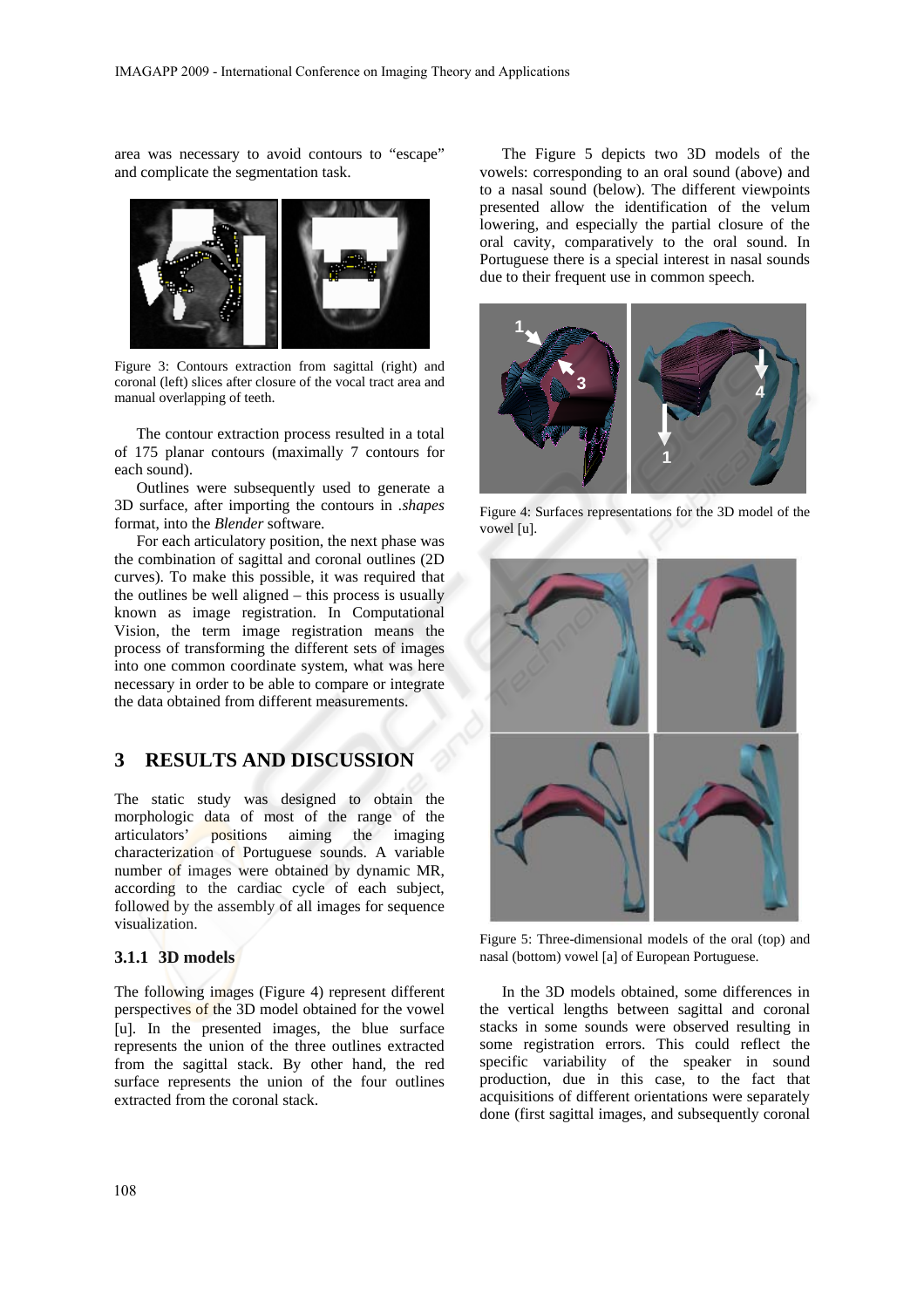images), to minimize the subjects' effort needed for an extra long utterance. On the other hand, the segmentation process used had also some implications for the determination of the vocal tract area contour.

Furthermore, the coronal data is important for 3D modelling of the vocal tract, because some articulatory situations lead to occlusions in the midsagittal plane, while lateral channels are maintained open (e.g. lateral consonants, nasals vowels). The models shown in Figure 6 intend to demonstrate the relevance of coronal stacks for the characterization of lateral consonants of Portuguese.

Although the 3D models built are not yet completely closed, it can be observed several essential features needed for the articulatory description of speech.



Figure 6: Three-dimensional models of the laterals consonants [l] and [lh] of European Portuguese.

### **3.1.2 Image Sequence during Speech**

A variable number of images (sagittal slices) were obtained in dynamic studies, according to the cardiac cycle (heart frequency) of each subject, followed by the assembly of all images for image sequences visualization. The best image features were obtained for the syllable /tu/, as illustrate in Figure 7, because the articulatory positions are very different between single sounds, compared with the other syllables.

When considering the differences verified amongst the subjects, by image comparison, the dynamic studies demonstrated the actual variability in sounds production between subjects, not only due to anatomic differences, but also because each subject uses different strategies for motion control and articulation.



Figure 7: Contours extracted from midsagittal images obtained in the dynamic study by the repetition of the sequence /tu/.

# **4 CONCLUSIONS AND FUTURE WORK**

In our study, a considerable number and diversity of images were acquired aiming at not only morphological but also a dynamic characterization, by exploring various MR techniques. We tried to acquire a number of images with enough anatomic resolution, maximum vocal tract extension of representative speech gestures, minimizing speaker effort (reducing hyperarticulation). The image data was analysed and processed resulting in the reconstruction of 3D models for the entire corpus (3D geometrical database).

For almost all 3D models obtained for Portuguese sounds the morphologic data showed that both orientations slices (sagittal and coronal) are useful for the knowledge of the vocal tract shape during speech production. Articulators' positions are better demonstrated in sagittal images, and the coronal images allow the observation of the lateral dimension of oral cavity.

The completion of the construction of the surfaces for the hybrid models made from sagittal and coronal stacks is the next step in the way to obtain a complete 3D anatomical model of the vocal tract, prepared for the subsequent prediction of the acoustic output.

The extension of the dynamic sequences obtained to other sequences is also important in terms of coverage of the study, and will be done in the near future.